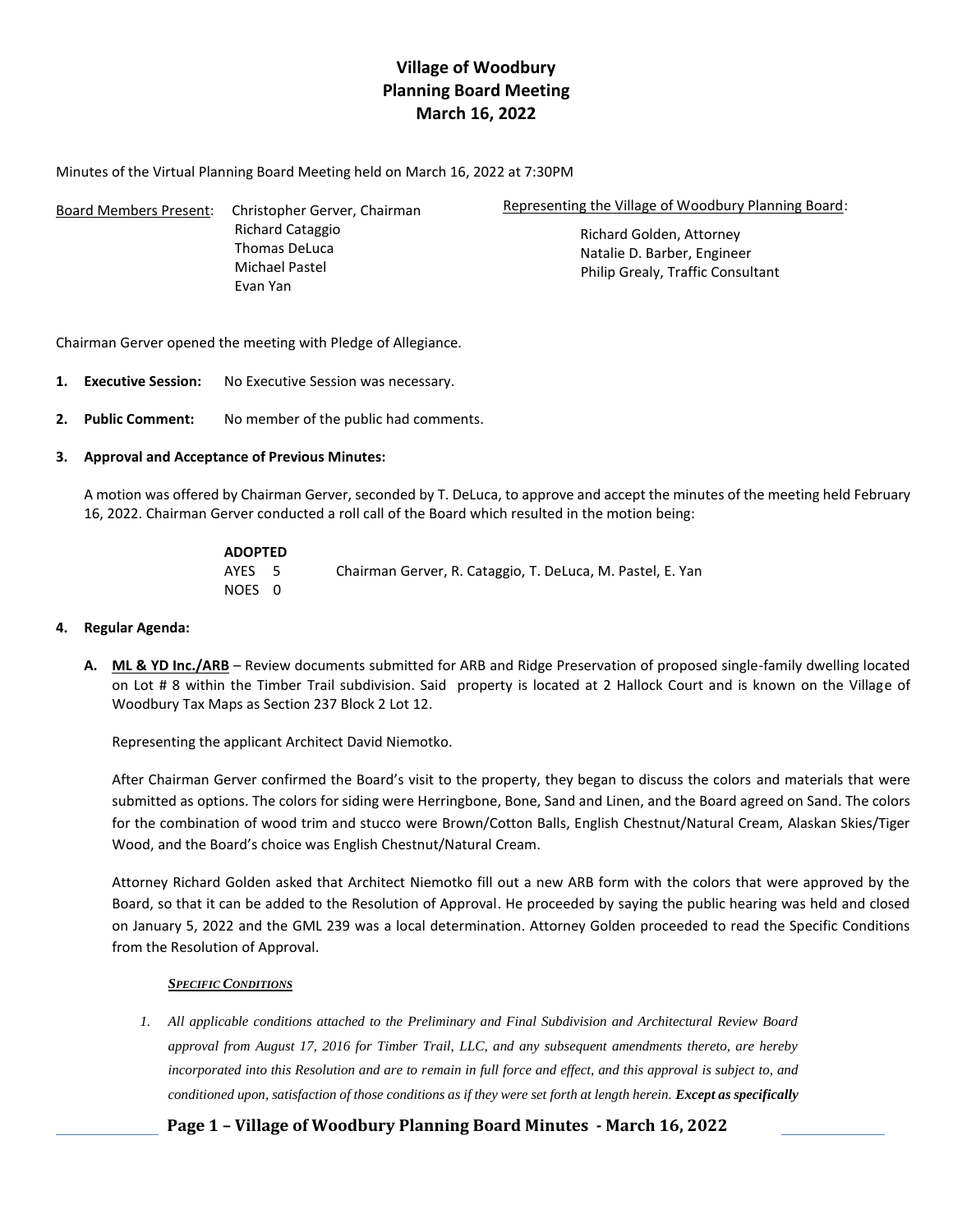#### *noted otherwise in this resolution of approval.*

- *2. No building permit shall issue authorizing construction of structures inconsistent with the architectural renderings submitted to, and approved by, the Architectural Review Board as part of this approval, nor shall any Certificate of Occupancy issue for any structures constructed except in conformance with such renderings. Any deviation from such renderings will require further Planning Board review.*
- *3. All new windows shall be constructed of or coated with non-reflective material or anti-reflection window film will be applied to any new low-e windows installed.*
- *4. Prior to the signing of the plans, the Applicant shall comply with the memorandum of the Village Planner dated December 9, 2021 to the satisfaction of the Village Planner.*

A motion was offered by Chairman Gerver, seconded by T. DeLuca, to accept the Resolution of Approval for ML & YD Inc. with the addressed amendments read by Attorney Richard Golden. Chairman Gerver conducted a roll call of the Board which resulted in the motion being:

| <b>ADOPTED</b> |     |                                                            |
|----------------|-----|------------------------------------------------------------|
| AYES           | -5. | Chairman Gerver, R. Cataggio, T. DeLuca, M. Pastel, E. Yan |
| <b>NOES</b>    |     |                                                            |

**B.** Fischer – Review and discuss documents submitted for proposed 2 lot subdivision on Schunnemunk Road. Said property is located at 7 Schunnemunk Road in Highland Mills and is known on the Village of Woodbury Tax Maps as Section 204 Block 1 Lot 36.2.

Representing the applicant Architect David Niemotko.

Architect Niemotko proceeded by giving a summary of the application and status. They previously appeared before the Planning Board for some pre-existing non-conforming conditions and to help satisfy that they are removing a portion of a structure on Lot 1, complying with the zoning code. On Lot 2 they are proposing a house with a new driveway.

Engineer Natalie D. Barber referred to her H2M memo dated March 14, 2022 consisting of comments and questions for the applicant. She said the two lots had sort of an irregular shape and were referred to the ZBA by the Planning Board to help create more of a traditional type of lot. She continues to say the applicant received the requirements for lot area for lot one and an encroachment of the portion of the existing masonry building that was proposed to remain in the yard of lot 2. Due to the action of the ZBA most of the Bulk Criteria comments in her memo have been resolved. She also had comments regarding the lots conformity and the demolition of the shed and although in the applicant's plans they added their response she suggests it be added as conditions. The question remains on whether the existing home and masonry building are served by a private well or municipal water. There are other questions that remain to be answered and she pointed them out in her memo.

*H2M Memo:* 

#### *2. Subdivision Plan –*

*a) Utilities – We recommend a condition of your potential action require the applicant to secure permits for water and sewer connections as required by the Water and Sewer Department. Additionally, a water and sewer demand form should be provided by the applicant to facilitate a discussion with the Water and Sewer Administrator.* 

*i. Water – The subdivision is located within the Village's Consolidated Water Area. The applicant proposes to connect the home on Lot 1 to this municipal service and has provided additional details on the connection and demand as previously requested. We recommend you confirm with Counsel whether this application is subject to moratorium and if this impacts setting the public hearing and requirements for decision on subdivision plats.* 

*• If not already completed, the applicant should confirm the source of water service to the existing home and masonry building. Previously, we noted a well shown on Lot 2. If the well is no longer in service, it should be decommissioned in accordance with DEC regulations to avoid possible interconnection of the existing well and the public water supply system.*

**Page 2 – Village of Woodbury Planning Board Minutes - March 16, 2022**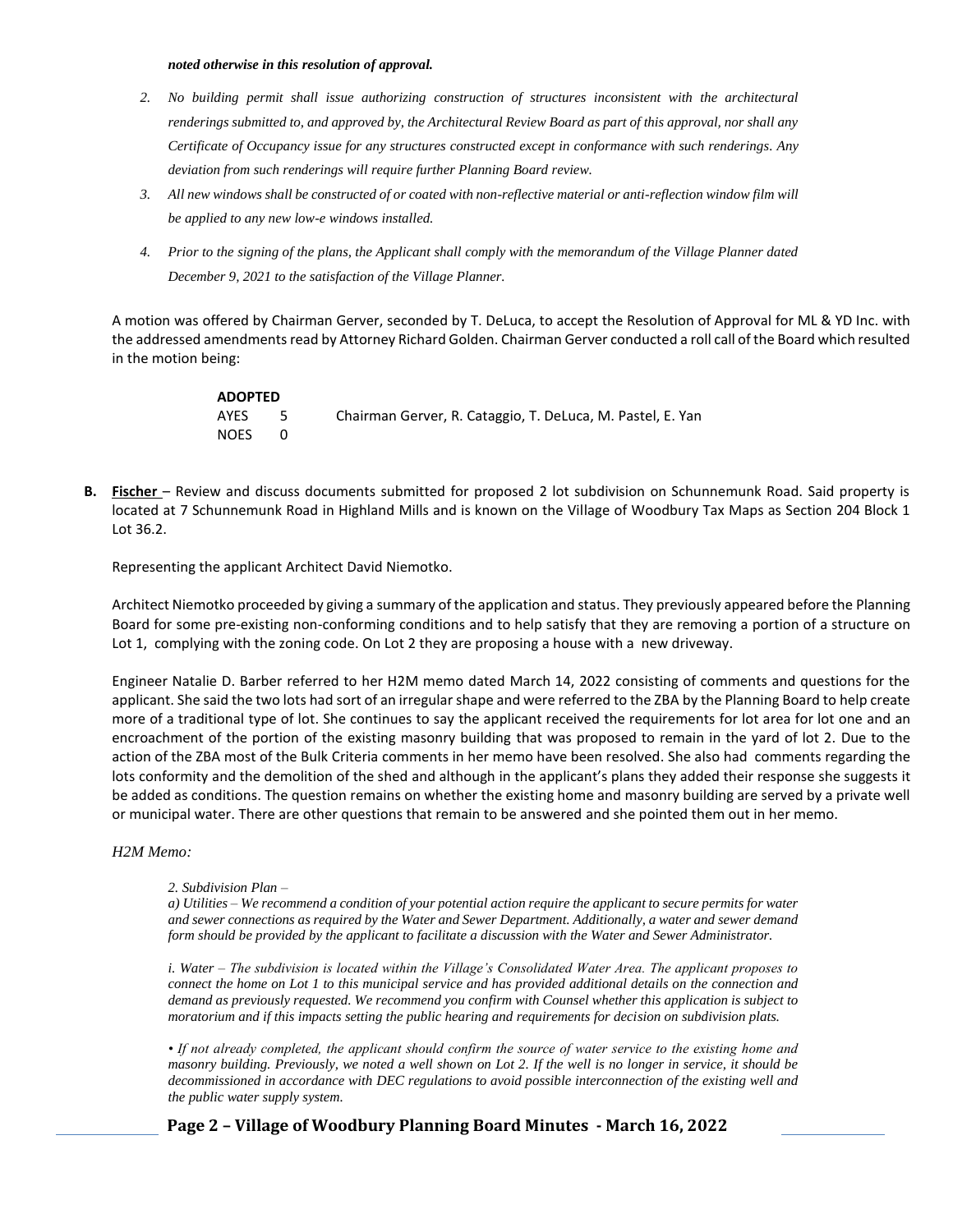*The following comments are minor details that require verification for a final plan submission:* 

*• We agree with the applicants estimated demand calculations (440 GPD for 4- bedroom home). The applicant should provide a copy of the reference discussed in Note 4 of Detail 3 on Sheet C-4 or remove the note.* 

*• Applicant should confirm size of water service lateral. Detail on Sheet C-6 "Typical Water Service Detail" indicates 1-inch service, Detail 2 on Sheet C-4, references ¾-inch connection (Note 3).* 

*• According to "Typical Water Service Detail" on Sheet C-6, the water service shall be a minimum 4.5-ft to the top of pipe below grade. The profile in Detail 2 on Sheet C-4 should be revised to match this typical requirement.* 

ii. Wastewater Disposal – The subdivision is located within the Village Consolidated Sewer Area. The applicant *proposes a 4-inch SDR35 connection from the home on Lot 1 to this municipal service. The following should be provided:* 

*• The manhole upstream of the point of connection should be shown and invert information provided. (Applicant's correspondence indicates this will be verified by survey).* 

*• Confirm no changes to sewer service is proposed on Lot 2.* 

*iii. Trench Restoration Details – Pavement restoration within the Village right-of-way should match the requirements of §269-27.B.(4). Applicant to revise.* 

*iv. Stormwater Management / Erosion and Sediment Control – Single-family residential development of this type and extent is exempt from the stormwater MS4 regulations. The increase in impervious area as part of development on proposed Lot 1 is largely offset by the demolition of shed and portion of masonry building on Lot 2. The applicants plan includes details and locations for erosion and sediment control during construction, which are acceptable. We have no further comments on this issue.* 

*b) Grading – We take no exception to proposed grading.* 

*c) Survey/Legal – The plan provided by the applicant was created based on a survey completed by Darren J. Stridiron, PLS. The applicant's correspondence indicates the following is in the process of being provided:* 

*i. The plat should include the names and addresses of the record owner and subdivider as required by the Code (§272-26).* 

*ii. The plat shows easements are present on the existing lot. Copies of these should be provided for review by Counsel.* 

*iii. A metes and bounds description of the proposed lots to be developed will be required (§272-26.L) and bearings and distances shown on the plan.* 

*iv. In addition, to items i. through iii. above, the surveyor should confirm the geodetic reference used to identify topographic lines. Google Earth shows this area above elevation 800-ft and the survey indicates elevations around 500-ft and greater.* 

*d) Access –*

*1. We note the applicant will be required to secure a highway permit for driveway construction as required by your Code.*

*2. The applicant has provided details on driveway construction. The "Pavement Design" detail on Sheet C-6 should include a note that this detail shall not be used for pavement within the Village rightof-way.* 

*3. Ridge Preservation – This action is subject to Ridge Preservation review. The requirements of your Code are appended. The nearest view corridor is Ridge Road/Schunnemunk Road, which Lot 2 fronts on to the South. Although some of the requirements may not be applicable, the construction standards (materials and colors, non-reflective windows) and preservation of tree stands or requirements for additional plantings may be appropriate.* 

*The applicant has provided an elevation for you to consider the proposed materials and building design. The ARB form indicates stucco for exterior wall finishes, but the rendering appears to show a type of* 

**Page 3 – Village of Woodbury Planning Board Minutes - March 16, 2022**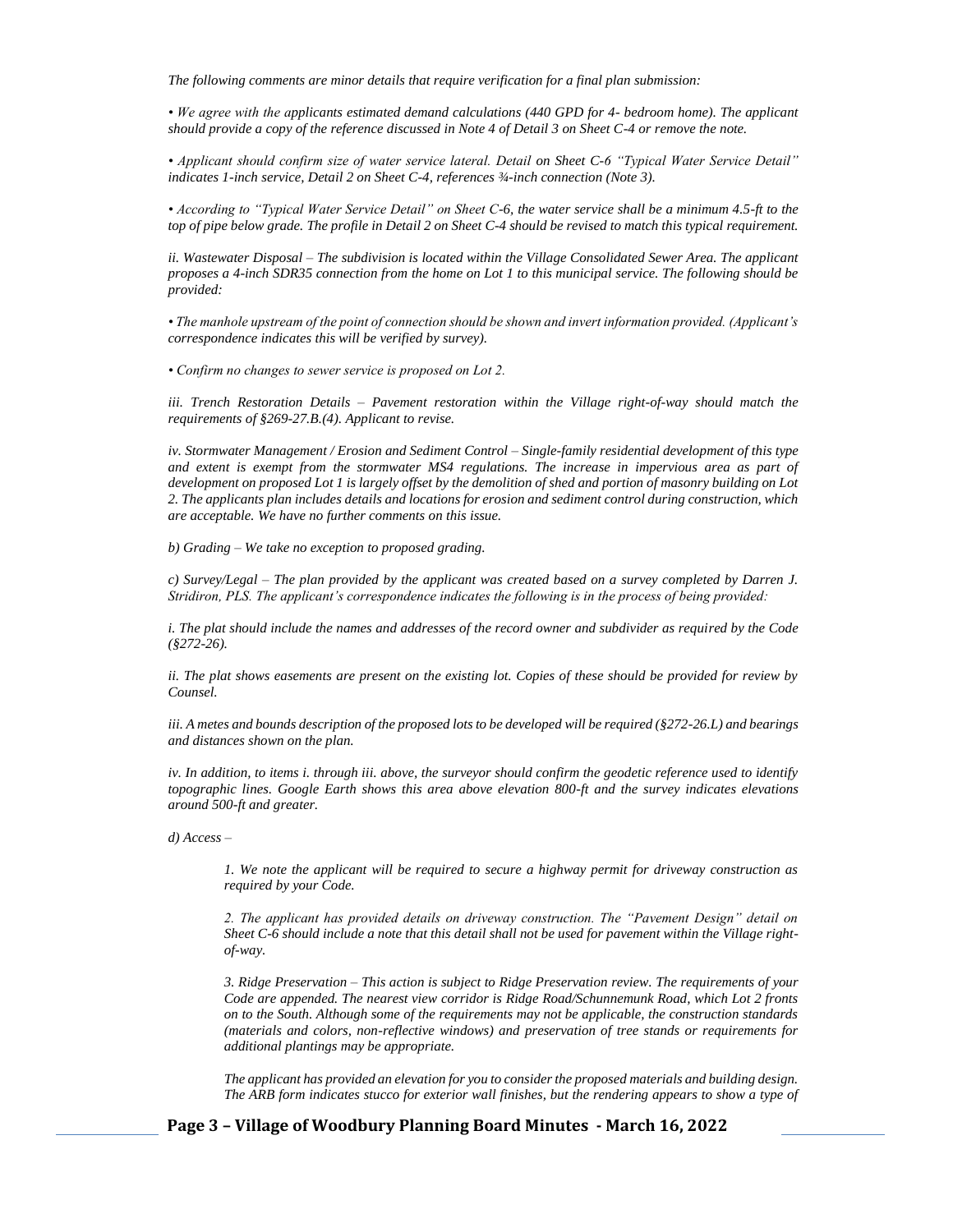*siding that should be listed on the form or removed from the rendering. Stucco is an acceptable material per your Ridge Preservation requirements and the rendering provided demonstrates use of earth tone colors. The applicant should confirm the use of non-reflective windows and we recommend this be a condition of your action as well as a note on the plan.* 

*Your Code (§272-26.U.) requires the location of all trees on the site over one-foot in diameter, four feet above ground level, be shown on the subdivision plat, unless waived by the Board. We recommend you consider whether this information would be helpful for you to consider Ridge Preservation and if not, waive this requirement of the plat submission.* 

*4. ARB – The single-family home proposed on Lot 1 is subject to ARB review. The Code requirements are appended. An ARB form was provided along with the rendering and samples of finishes. We recommend the applicant provide photographs of neighboring homes for you to consider the similarity and dissimilarity criteria of the Code.* 

*5. Dirt Road / Gravel Drive Connection – The applicant advises the dirt road / gravel driveway connection to Schunnemunk Road that extends from proposed lot 2 into the existing roadway is to be removed and this is noted on the plan. Like other recommendations above, we recommend you consider a condition of your action such as "Prior to building permit on Lot 1, dirt road / gravel driveway connection to be removed as shown on plan and finished with topsoil and seed."* 

Chairman Gerver referred to a question asked at the ZBA public hearing regarding a well on-site and Architect Niemotko said they have not checked it out but will have it done by the next submission. The same goes for the neighboring pictures surrounding the home and survey work. Architect Niemotko had questions regarding comments on the subdivision plat. He referred to the Highway Permit, wanting to know if it can be qualified as a condition or not and if they needed the permit before the Planning Board's approval. Engineer Barber confirmed that it would be subsequently to the Board's approval.

Chairman Gerver authorized the SEAF form to be prepared. Attorney Golden pointed out that this application is not exempt from the moratorium.

Engineer Barber shared on-screen the renderings and material board that was provided by the applicant so that Architect Niemotko can go into details on the style of house, materials, and colors. As the Board gave their opinion, they agreed with T. DeLuca on wanting to see photos of the surrounding homes. Architect Niemotko admitted that the home is different but not dramatically inconsistent with the neighborhood. Chairman Gerver asked if there are plans for a fence and Architect Niemotko said they have not discussed placing a fence.

R. Cataggio asked to clarify the date and pages on the most recent plans and Architect Niemotko said the plan consists of six sheets and it's dated February 16, 2022. R. Cataggio asks that the applicant provide the square footage before demolition and after for the masonry building. Architect Niemotko said it can be done. E. Yan asked if the current plans show spot elevations and Engineer Barber said not spot elevation, but they do have proposed contour lines to show the grading.

Architect Niemotko thanked the Board for their assistance.

**C. God's Grace Ministry** – Review and discuss documents submitted of proposed site plan and special permit for change of use to include place of worship within the shopping plaza known as Oak Clove Mall. Said property is located at 228 Route 32 in Central Valley and is known on the Village of Woodbury Tax Maps as Section 229 block 1 Lot 28.

Representing the applicant Mr. Elijah Ogunyemi.

Mr. Ogunyemi began saying their goal is to have a house of worship where they can have services every Sunday and bible studies on Thursdays. Denominational services may come up once a month. On other days it will be an office space during the day. In terms of improving the place, the only renovation he sees is enhancing would be the sound barrier so it will not be overbearing for the stores next door. He said that any recommendations or requirements from the Board will be communicated to the landlord to meet those provisions so that they can have a place of worship.

Chairman Gerver asked about the time frame for the use of the place. Mr. Ogunyemi confirmed Sunday services are from 11:00 am to 12:30 pm and Bible studies will be Thursdays from 7:00 pm to 8:00 pm. Chairman Gerver asked if there were any plans to have services like Baptisms or Christenings. Mr. Ogunyemi said that usually takes place during services. On days when there

**Page 4 – Village of Woodbury Planning Board Minutes - March 16, 2022**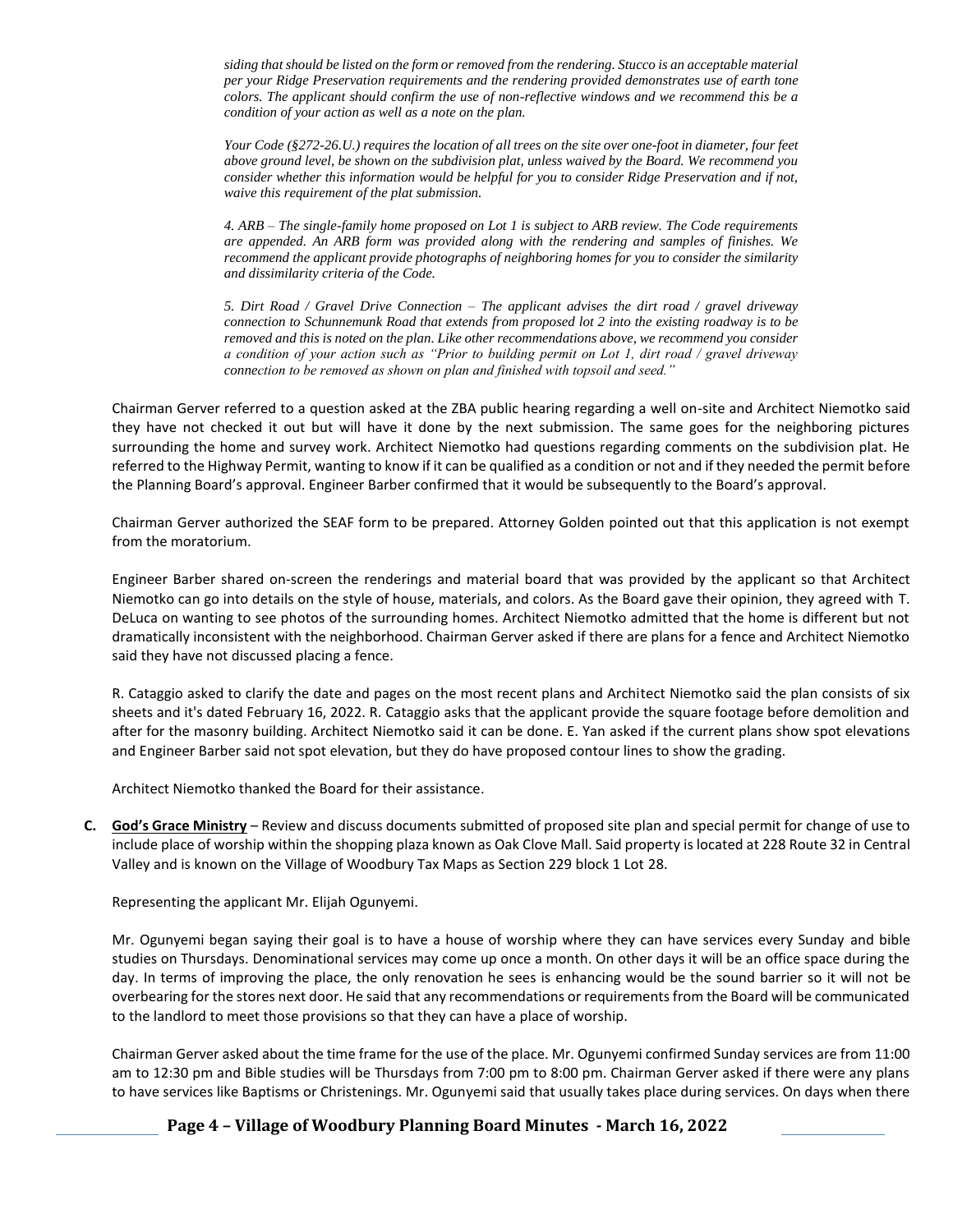are no services, he said it would function as an office. There will be times it will become a meet and greet area, planning meetings or events in the future. It is to Mr. Ogunyemi understanding he is before the Planning Board because he is planning to have music and gatherings therefore changes may have to occur due to the design of the place.

Engineer Barber noted that the approval for the site is for a shopping center, retail, and office spaces, so to use the space as a house of worship is different from what is already approved. She is investigating to see if an amendment for a place of worship can be for one space or if in the future the place of worship can house another space or the entire building. Mr. Ogunyemi. clarified that it is just for one space only. Engineer Barber referred to her memo where she deferred that issue to council. Regarding parking, Engineer Barber asked that Mr. Ogunyemi clarify what could be the maximum occupancy. She also added that the Board needs to consider as a whole whether the site has enough available parking spaces to meet the needs of all the uses.

The property had a survey prepared in 2012, to meet the Village code requirements, it needs to be signed and sealed by a professional. She advised that Mr. Ogunyemi consult with the landlord and see if any conditions to the site have changed that would require an updated survey. Changes to the water and sewer connections need to be confirmed. Any proposed signage must be submitted to the Planning Board. Engineer Barber asked if there are plans for changes to the outside of the building and Mr. Ogunyemi said no, the current sign is what they will be using.

T. DeLuca asked Attorney Golden if the place of worship was limited to one space or can it eventually be the entire building. Attorney Golden said it depended on the approval from the Board, whether or not it would be an amendment to the prior approval, but he will look into it. Attorney Golden also noted that this application is not exempt from the moratorium, therefore it cannot be fully approved or permits issued. He also advised Mr. Ogunyemi that a new owner authorization form needs to be filled out by the owner of the property is 228 Route 32 LLC to permit the applicant to go forward. Also, an Environmental Assessment Form Part 1 needs to be filled out to start the SEQRA process.

Regarding the moratorium, M. Pastel advised Mr. Ogunyemi that he can apply to the Village Board of Trustees for a waiver and proceeded to explain the procedure on how it will be processed. Mr. Ogunyemi said he will stop by the Building Department to get the necessary forms Attorney Golden spoke of. Chairman Gerver explained to Mr. Ogunyemi the process leading up to an approval considering that everything is done in a timely fashion.

Traffic Consultant Philip Grealy asks that Mr. Ogunyemi to provide a more thorough description of the square footage regarding the laundromat space, the office space vs congregate space, the number of students attending the bible study on Thursday evening, the procedures for drop-offs and pick-ups, the number of parking spaces that will be in use during the time of service, and last but not least the church use of vans or buses. The more descriptive information the applicant can provide the better it will be for the Board and consultants. Mr. Ogunyemi said he will be more descriptive in his narrative.

Chairman Gerver advised Mr. Ogunyemi that the signage needs to be permanent.

**D.** Dice Bowl – Review and discuss documents submitted for proposed special permit amendment for the expansion of restaurant use within the shopping plaza known as the Old Glory Mall. Said property is located at 95 Maher Lane and is known on the Village of Woodbury Tax Maps as Section 225 Block 1 Lot 41.

The applicant, Mr. Johnny Chu began describing what is Dice Bowl. Dice Bowl is a board game café that is also a take-out restaurant. They are looking to expand into the next store unit to use as a dine-in restaurant. The space will also be used to host events, parties, and family gatherings. He said the renovation will only entail an entryway between the two units.

Chairman Gerver asked if there will be any live entertainment, for instance, music bands or karaoke. Mr. Chu said no.

Engineer Barber asked if there will be any exterior modifications and Mr. Chu said no, just placing a passageway between the spaces. Engineer Barber noted that from prior approvals the Old Glory Mall has a restriction on occupancy and space for restaurant use. The restriction was based on the availability of sewer demand and allocations to the Orange County Sewer District. Need to know if Dice Bowl and El Castillo exceed that prior restriction or if that restriction is no longer warranted, so Engineer Barber recommends the Board has this application referred to the Orange County Sewer District for comments. She asked what the use of the additional space will be, and Mr. Chu said it will be a takeout restaurant and the occupancy for that space is about 15 people. He continues to say that the bathroom is not accessible to the public, especially since one has to

# **Page 5 – Village of Woodbury Planning Board Minutes - March 16, 2022**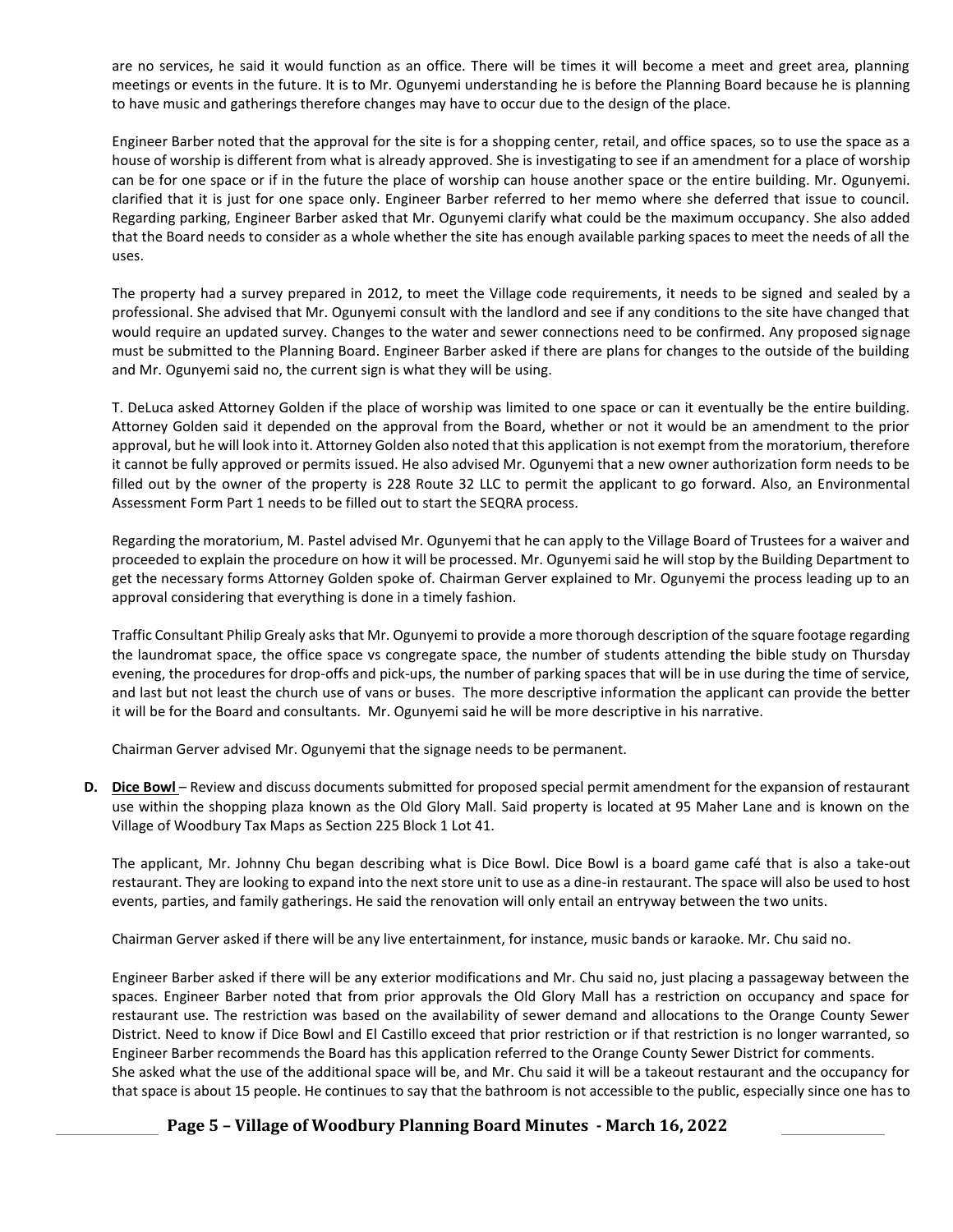walk through the kitchen to reach the bathroom. As per the narrative, Engineer Barber asked what type of unique events or communal events he anticipated, and Mr. Chu said birthday parties that would consist of 20- to 30 people. Just like the prior applicant Engineer Barber advised that Mr. Chu provide the necessary information for instance parking, an area dedicated for service, a kitchen, etc. Regarding parking, Mr. Chu said the parking lot fills on Sundays between the hours of 9:00 am to 11:00 am due to the Church. His business opens at noon and by that time the lot has cleared out and parking along the side and back of the building no longer exists. Mr. Chu stated that the site is served by a private well, therefore he was asked to provide the additional and necessary information. Engineer Barber recommended that this application be referred to the ESO for comments.

M. Pastel referred to the 1991 approval regarding sewer, stating that the approval was limited to 100 people and Mr. Chu is under that number. Mr. Chu said currently his number is 15 but is hoping to increase it to 80 if possible. Engineer Barber said she will look into the estimated occupancy for those spaces and also calculate the estimated water and sewer demand based on DEC's recommendations and then go from there.

Chairman Gerver explained that Engineer Barber and the applicant will communicate and determine the use, once determined, Engineer Barber will speak to Orange County Sewer District.

Attorney Golden advised Mr. Chu the disclosure form and the authorization form need to be revised. The record owner is Yenni LLC they are to authorize this application for it to go forward. He added that this application is not exempt from the moratorium, so it cannot be fully approved or permits issued. If Mr. Chu would like to be exempt from it, there is a process with the Board of Trustees to try and get an exemption from the moratorium. Just like the previous application was advised of the procedure before the Board of Trustees.

A motion was offered by Chairman Gerver, seconded by E. Yan, to type this as a Type II Action under SEQRA, therefore the environmental review is completed. Chairman Gerver conducted a roll call of the Board which resulted in the motion being:

| <b>ADOPTED</b> |      |                                                            |
|----------------|------|------------------------------------------------------------|
| AYES           | $-5$ | Chairman Gerver, R. Cataggio, T. DeLuca, M. Pastel, E. Yan |
| NOES 0         |      |                                                            |

**E. KJ Well 33 -** Review site plan submitted for a new KJ municipal water supply well located at 147 Seven Springs Rd in Highland Mills. Said property is known on the Village of Woodbury Tax Maps as Section 213 block 1 Lot 49.

Representing the applicant Attorney Marissa Logan and Engineer Michael Shortell from WSG.

Attorney Logan gave a brief review of items that were addressed. The treatment facility and well 33 are treated as two separate site plan applications. It was agreed that the two are not connected other than being on the same site. As previously discussed, SEQRA has been completed on both well 33 and the treatment facility. She also noted that this project is exempt from the moratorium and therefore can proceed with the application. Attorney Golden agreed on both the SEQRA and the exemption of the moratorium. Attorney Logan said that it is the Village's position that a site plan review is not a requirement for this application, but they are before the Board to obtain feedback on the site plan elements of well 33. Attorney Golden added that well 33 is subject to a site plan and special permit due to it being a public utility under code.

Engineer Shortell gave an overview of well 33. He said the plan is to incorporate an 8 in. diameter bedrock water supply well, subjected to a 72-hour yield test with a New York State part 5 water quality analysis. They demonstrated a yield of 125-gallons a minute and that report was submitted to Orange County and New York State. The well was also part of the New York State Department Environmental Conservation water withdrawal application and they have received a water withdrawal permit. The next step is to incorporate the well into the system. Engineer Shortell proceeds to tell the Board how they propose to do so.

Chairman Gerver asked if water or other fluids were used in the directional drilling. Engineer Shortell's response was they use a bentonite mixture of clay non-toxic substance that is not hazardous completely benign.

Engineer Barber touched upon some comments from her past memo(s) carried over to her most recent memo, associated with the engineers' report submitted to the DEC. She referred to comments on elevated iron and manganese and asked if there would be some sort of treatment. Engineer Shortell said they did additional well development with a newly drilled bedrock and

**Page 6 – Village of Woodbury Planning Board Minutes - March 16, 2022**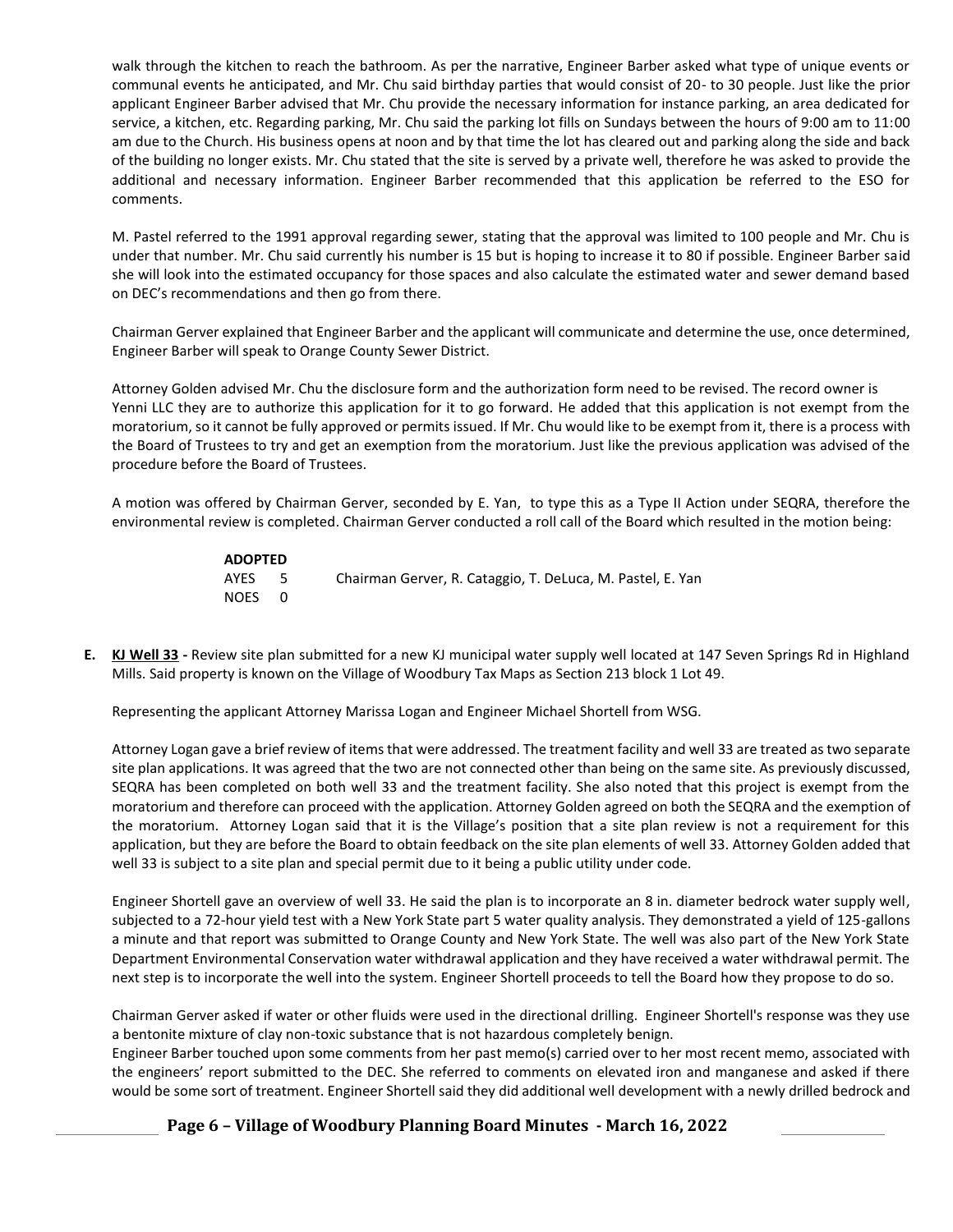continue to say that it is not uncommon to find turbidity iron and manganese. He said the drilling of bedrock takes a long time to fully develop. He said it could take days to months. They pumped the well, collect samples to then have water quality results that meet all of the MCL including iron and manganese.

Engineer Barber noted that the revised plans still do not show the access to the well and whatever disturbance is required to construct the access (including surfacing) should be identified on the plan. Engineer Shortell said there is an existing access road, located on the adjacent property, and that property is owned by the Village of Kiryas Joel. He said it is the same path used to drill the well and they are not proposing any improvements. Engineer Shortell continues to speak on the use of the road which is to get an excavator to dig the exit pit and install the main as well as a pitless unit. The pitless unit is used to help the transition from a vertical pipe to a horizontal pipe that would go toward the treatment facility. Attorney Logan said they will add that existing access from the Village-owned property onto the site plan.

Engineer Barber stated that there are comments in her recent memo that need to be addressed and explained in detail.

### *H2M Memo dated March 14, 2022:*

*a. Well Development – The applicant proposes a directional drill to accomplish most of the connection between the new Well and the existing distribution system, however, trenching is required at either end of the directional drill for the physical tap to the distribution system and the Well. The connection consists of the construction of a meter vault along the Seven Springs right of-way, drainage for the meter vault, electric distribution, a VFD enclosure at the Well, access to the Well, and the Well itself.* 

*The applicant's application materials to the DEC are unchanged from prior submissions. The comments on those materials are repeated. However, the applicant has submitted revised plans on the utility connection for which we have some minor questions requiring clarification.* 

*Our comments on the materials submitted follow:* 

*1. (Repeated) Engineer's Report dated October 2021:* 

*a. This report indicates the presence of elevated iron and manganese above regulatory limits. The report further indicates additional testing is being performed to determine if the elevated limits could be related to turbidity in the water. If additional treatment facilities are required that would result in modifications to the site plan an amended approval from the Village of Woodbury Planning Board could be required (e.g., facilities do not fit within existing/proposed building footprint). If the quality issues are not resolved prior to Planning Board approval, we recommend this be a condition of your action.* 

*b. During the 72-hour pump test, drawdown was observed in three neighboring wells and the report recommends a 2-year monitoring plan. This was reviewed by the DEC and they have required a monitoring program and Complaint Response and Mitigation Plan. The applicant should provide this for the records of the Planning Board.*

*2. Appendix II: Inadvertent Returns (IAR) Contingency Plan for Horizontal Directional Drilling (HDD)* 

*a. (Repeated) We recommend the applicant confirm this plan has been submitted to the DEC and DOH for review.* 

*b. (Repeated) We recommend the Village of Woodbury: Building Department, Police and Fire Department be included as parties to be notified on the Emergency Contact List.* 

*c. This document (Section 2) indicates a SWPPP is not required for this action based on limited disturbance. The applicant should quantify disturbance areas related to utility construction including meter vault, trenching for electric and well connections, staging of directional drill pits, and drainage from meter vault, as well as any disturbance to create an access road.* 

*d. (Repeated) Section 6.1 – this section indicates "sensitive cultural and biological resources will be flagged for avoidance or construction limits clearly marked." Additionally, this section indicates exit and entry pits will be clearly marked and surrounded by construction fencing, silt fencing, and straw barriers. This work should be described and identified on the site plan.* 

**Page 7 – Village of Woodbury Planning Board Minutes - March 16, 2022**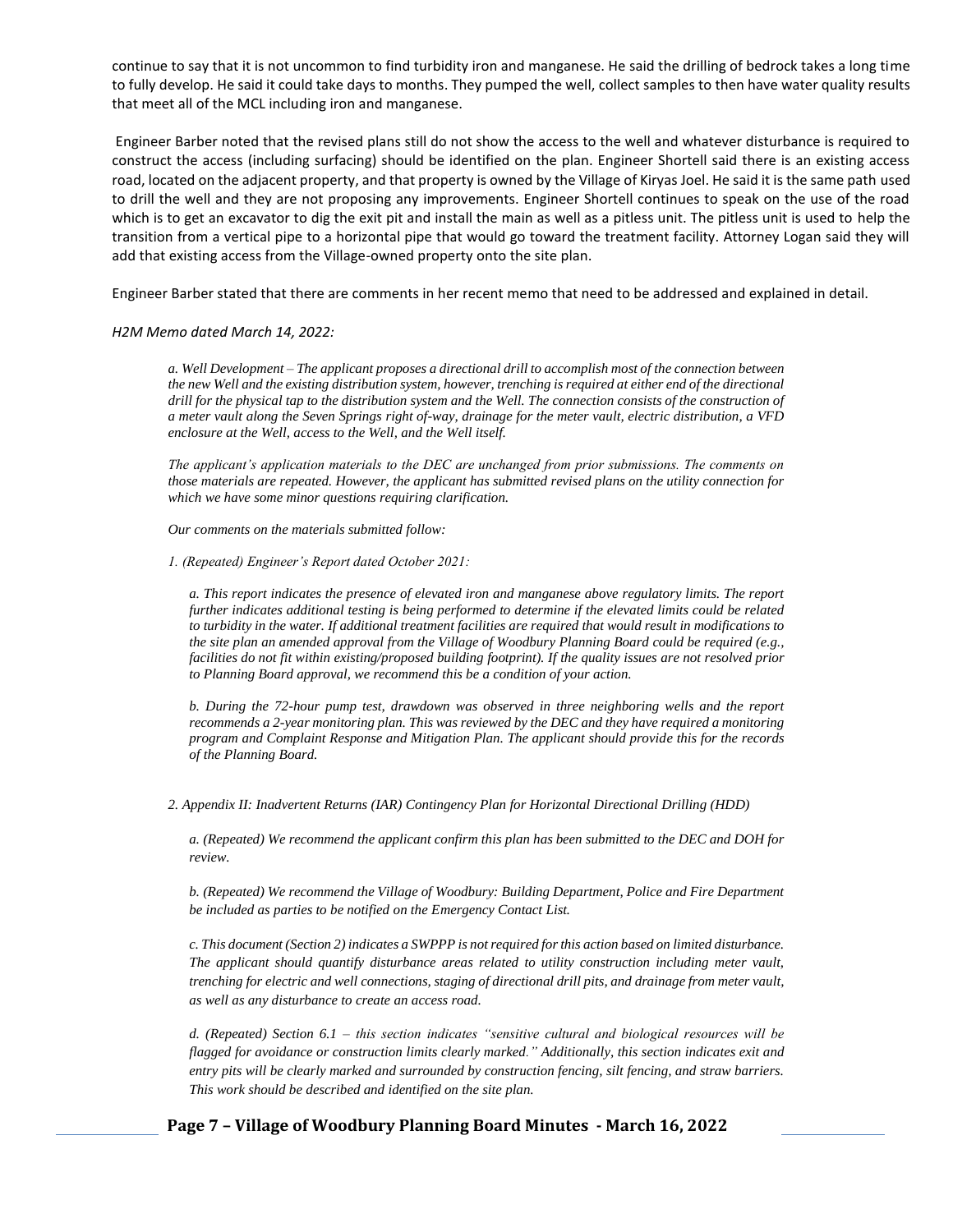*e. (Repeated) Section 6.2 should be clearer regarding reports and notifications (for what type or level of occurrence and when) to the DEC and DOH on IAR occurrence.* 

*f. (Repeated) Section 6.2.1, Bullet 2 – requires consultation with "all parties" is required, "all parties" requires clarification.* 

*g. (Repeated) Section 6.2.2, Bullet 2 – refers to an "Environmental Inspector" not referenced elsewhere in this plan. Applicant to advise.* 

*h. (Repeated) Section 6.4 – The Emergency Contact List indicates the DOH should be contacted for any size spill within 2 hours of occurrence. This section states "small releases not requiring external notification...", this appears to be a conflict, furthermore, the threshold for quantifying a "small" spill should be indicated.* 

*i. (Repeated) Section 7.0 – This requires notification to agencies within 24 hours which is at variance with the Emergency Contact List indicating the DOH should be notified within 2-hours. Applicant to advise.* 

*3. Plans:* 

*a. The plans show the electrical conduit within the bore hole for the directional drill and details for trenching on either end of the directional drill are now provided. We note the plans show a VFD controller at the Well location and within the existing treatment building, applicant may wish to clarify redundancy, but this does not impact your site plan review.*

*b. (Repeated) CDM Smith's response to consultant comments dated December 14, 2021, indicates an existing road will be used to access the well. The plans and Google Earth imagery do not show or identify this road. Applicant to confirm. The road should be suitable for trucks to access the site for constructing and maintaining the well. If any clearing or site improvements (surfacing/grading) are required, they should be reviewed by the Planning Board.* 

*c. (Repeated) The applicant should confirm the size of the entry and exit pits are suitable for the application.*

*b. Stormwater & Erosion & Sediment Control – As discussed above the limits of disturbance for the proposed well work should be quantified to determine the level of review required for this action. At a minimum, an erosion and sediment control plan should be submitted, see below under SEQRA. The applicant should discuss the drainage location from the meter vault passing through the future retaining wall. This should be considered to avoid future conflicts.* 

*c. ARB – Architectural review is required in connection with any application for site plan and special permit. However, for this application the only physical features visible above grade are concrete top slab for meter vault along Seven Springs right-of-way and VFD controller and Well head at the Well location. Accordingly, we believe you may waive your review of this application under ARB.* 

*d. Ridge Preservation – This application is subject to the requirements of the Code for Ridge Preservation. You may wish to consider any tree clearing (if required for access) under this section, otherwise, we believe you may waive any requirements of this section that you deem appropriate.*

*e. SEQRA – We recommend the applicant confirm the following from the applicant's Negative Declaration of Impacts submitted with this application:* 

*i. Impact on Ground Water – This section indicates the Village has proposed to pump Well 33 at 50% reduced rate for a period of 6-months to assess aquifer impacts. Upon lapse of 6-months the applicant will review data with the DEC to determine whether an increase to the full amount would be permitted. The applicant should confirm whether this initial restriction is still proposed.* 

*ii. Impact to Plants and Animals – We note this document limits tree clearing between October 1 st and April 1st .*